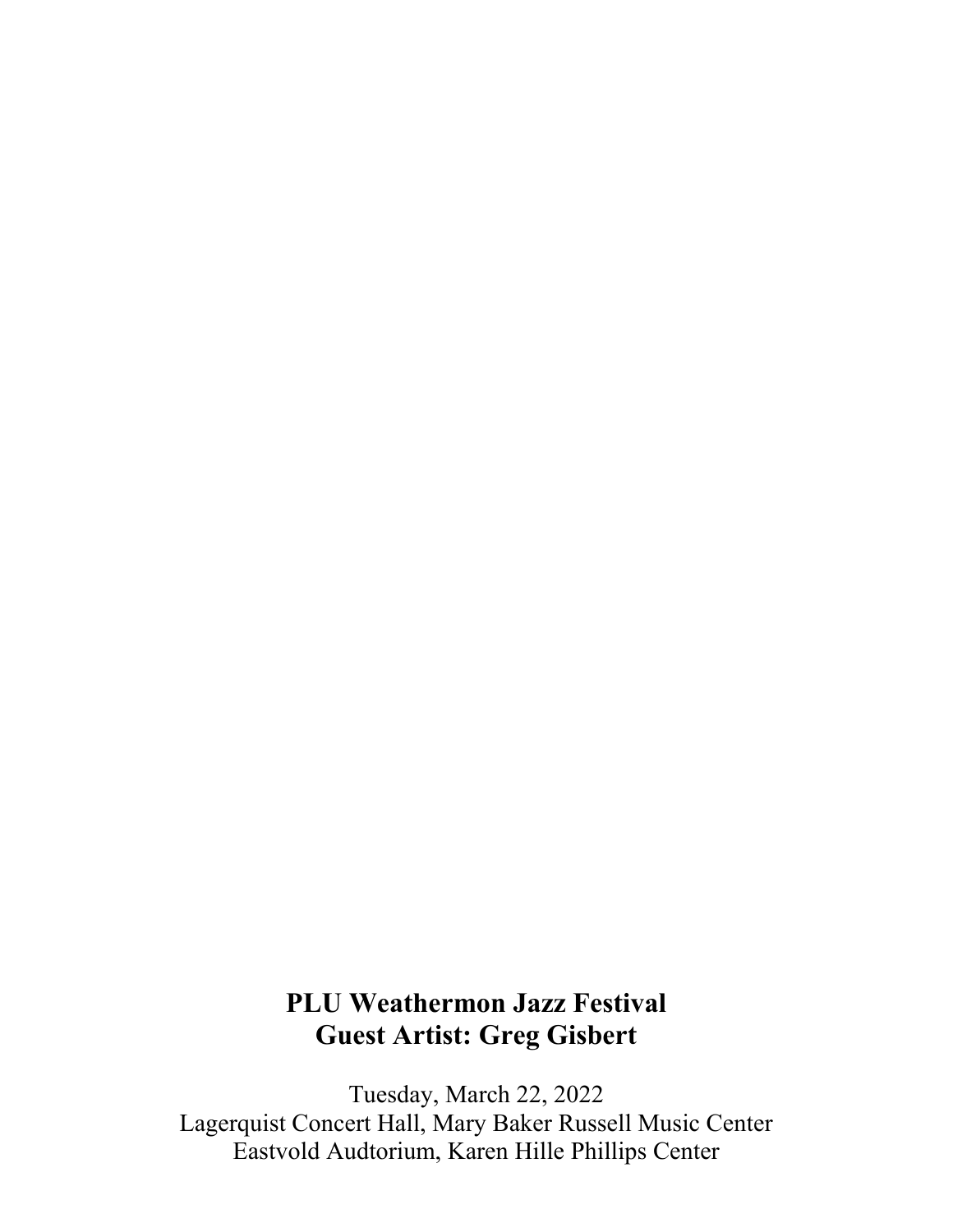## **PLU Weathermon Jazz Festival**

## **Guest Artist: Greg Gisbert**

*Mr. Gisbert's appearance is sponsored by the Richard and Helen Weathermon Joyful Noise Endowment for Jazz Studies*

Tuesday, March 22, 2022 Lagerquist Concert Hall, Mary Baker Russell Music Center Eastvold Auditorium, Karen Hille Phillips Center

Welcome to Lagerquist Concert Hall / Eastvold Auditorium. Please disable the audible signal on all watches and cellular phones for the duration of the performance. Use of cameras and recording equipment is not permitted in the concert hall.

| Time                  | Location   | Event                                                                             |
|-----------------------|------------|-----------------------------------------------------------------------------------|
| 8:30-9:30AM           | <b>LCH</b> |                                                                                   |
| 8:30-9:30AM           | <b>KHP</b> |                                                                                   |
| 9:30-10:30AM LCH      |            |                                                                                   |
| 9:30-10:30AM KHP      |            |                                                                                   |
| 10:30-11:30PM LCH     |            |                                                                                   |
| 10:30-11:30PM KHP     |            |                                                                                   |
| 11:40AM<br>$-12:50PM$ | <b>KHP</b> | University Jazz Ensemble with Greg Gisbert / Masterclass  Cassio Vianna, director |
| 1:00-2:00 PM          | <b>LCH</b> | Auburn Riverside High School Jazz Band Meghan Wagner & Lauren Causby, directors   |
| 1:00-2:00 PM          | <b>KHP</b> |                                                                                   |
| 2:00-3:00 PM          | <b>LCH</b> |                                                                                   |
| 2:00-3:00 PM          | <b>KHP</b> |                                                                                   |
| 3:00-4:00 PM          | <b>LCH</b> |                                                                                   |
| 3:00-4:00 PM          | <b>KHP</b> |                                                                                   |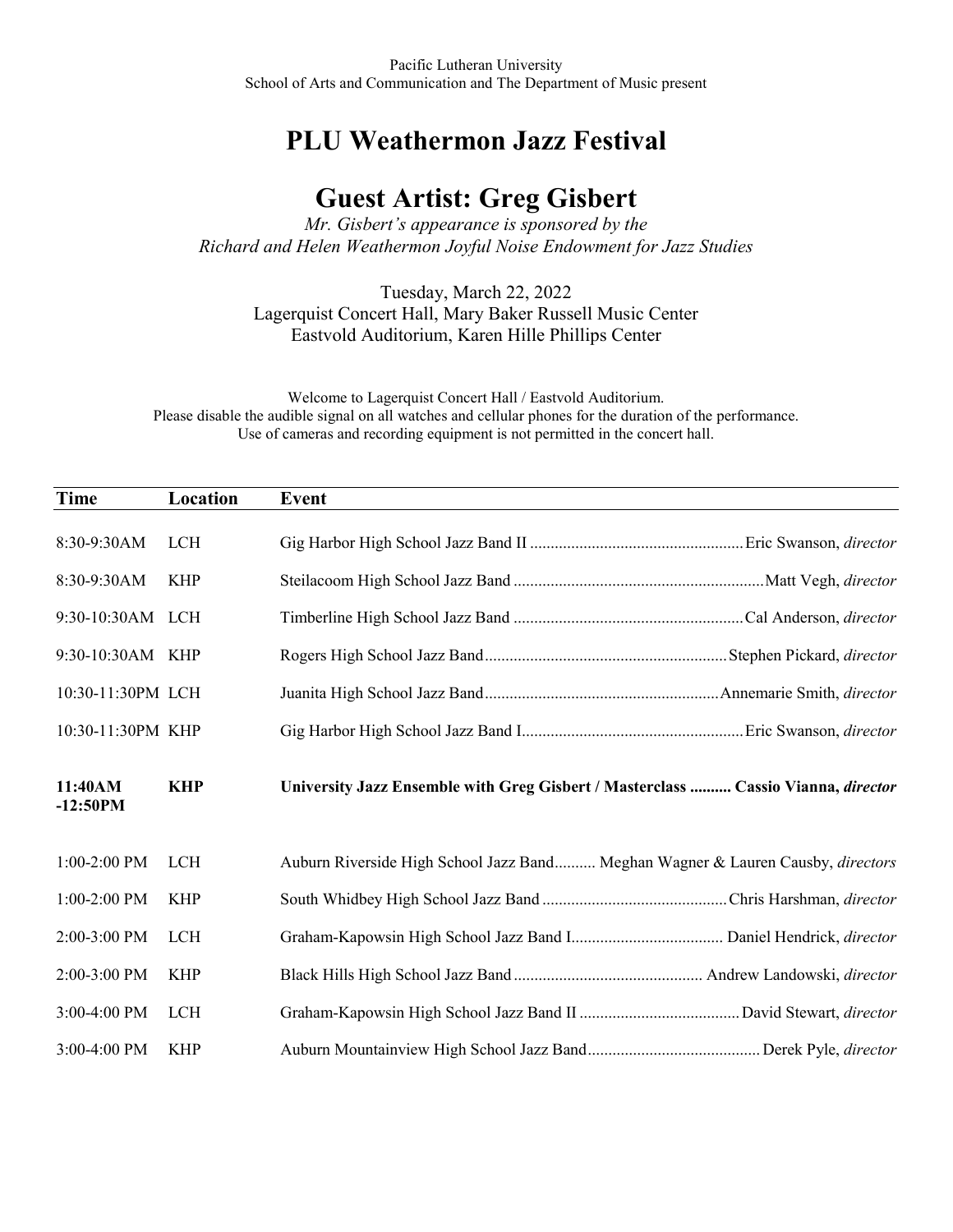### **UNIVERSITY JAZZ ENSEMBLE**

### *Saxophones Trumpets*

Benjamin Martin, *alto sax 1* Autumn Lyle, *lead*  Denny Corson, *alto sax 2* Jessa Delos Reyes Marie Morgan, *tenor sax 1* Carl Reese<br>
Mitchell Huber, *tenor sax 2* Brandon Liukkonen Mitchell Huber, *tenor sax 2* Aidan Hille, *baritone sax* 

 Dylan Patrick, *lead* Felix Halvorson, *guitar* Nathan Buegler Rhyonna Rosales, *piano* Rosalyn Tobeck Quinn Rasmussen, *piano* Sarah Zundel, *bass trombone* Tabitha McPherson, *piano*

### *Trombones Rhythm Section*

 Molly Bliss, *bass* Madeline Cline, *bass* Josh Hansel, *drums and percussion* Kyle Gough, *drums and percussion* Cole Strichertz, *vibraphone and percussion*

### **Greg Gisbert**

Often seen with the Maria Schneider Orchestra and with Wynton Marsalis in the Jazz at Lincoln Center Jazz Orchestra, Greg Gisbert has established himself as one of the most respected and sought-after trumpeters in jazz. His extensive career includes recordings and concerts with jazz greats such as Buddy Rich, Woody Herman, Maynard Ferguson, Horace Silver, Clark Terry, Harry Connick Jr., Toshiko Akiyoshi, and Nancy Wilson, to name a few. He has been a frequent guest with the Smithsonian, Carnegie Hall, and Vanguard big bands, as well as with the Dizzy Gillespie All-Star Big Band. As a bandleader, Greg has released three CDs on the Criss Cross music label. A generous music educator, Greg Gisbert has served on the faculty at University of Miami, Colorado Conservatory for the Arts, University of Denver, Manhattan School of Music, Juilliard School of Music, and University of Northern Colorado.

### **About the Clinicians**

**Cassio Vianna** is the Director of Jazz Studies and Assistant Professor of Music at Pacific Lutheran University where he is responsible for the University Jazz Ensemble and jazz music courses. Born and raised in Rio de Janeiro, Brazil, Dr. Vianna is a composer, pianist, arranger, and educator whose work reflects the broad range of musical and cultural influences he has received during his years of training. He earned a Bachelor of Music degree from Universidade Federal do Estado do Rio de Janeiro, a Master of Music degree from Western Oregon University, and a Doctor of Arts degree in Jazz Studies from the University of Northern Colorado. Dr. Vianna has been featured as a performer and clinician at festivals and conferences in Brazil, Paraguay, China, and across the U.S. In recent years, Dr. Vianna's compositions for jazz ensemble have received national recognition, including awards from the National Band Association, Ithaca College Jazz Composition Competition, Jazz Education Network, and the International Society of Jazz Arrangers and Composers (ISJAC). Dr. Vianna's works have been performed by artists such as Chris Potter, Martha Reeves, Ernie Watts, Tony Kadleck, Danny Gottlieb, Chuck Owen's Jazz Surge Band, Clay Jenkins, Colorado Jazz Repertoire Orchestra, and the United States Army Field Band (Jazz Ambassadors), among others.

Singer/trumpeter/bandleader and educator **Jake Bergevin** has recorded two albums as leader and has been a featured artist with diverse groups such as the Tacoma Symphony, the Spokane Jazz Orchestra, Seattle Women's Jazz Orchestra, and many more. He leads his own groups, including the Javatown Swing Orchestra and the Jake Bergevin Quartet and can also be heard playing with many other notable northwest bands and musicians. Jake has played performances at many of Seattle's most prestigious venues and events, including the Showbox Theatre, Paramount Theatre, Bumbershoot, Folklife Festival, and five years running at the Ellensburg Jazz in the Valley Festival. Also a successful band director and conductor, Jake has held leadership positions with the IAJE (International Association for Jazz Education). He has served as the WMEA (Washington Music Education Association) Jazz Curriculum Chair and led the Educator Track at the Centrum Jazz Port Townsend Festival. He has continued to share his passion for music with many successful students through music mentoring in both public and private teaching settings.